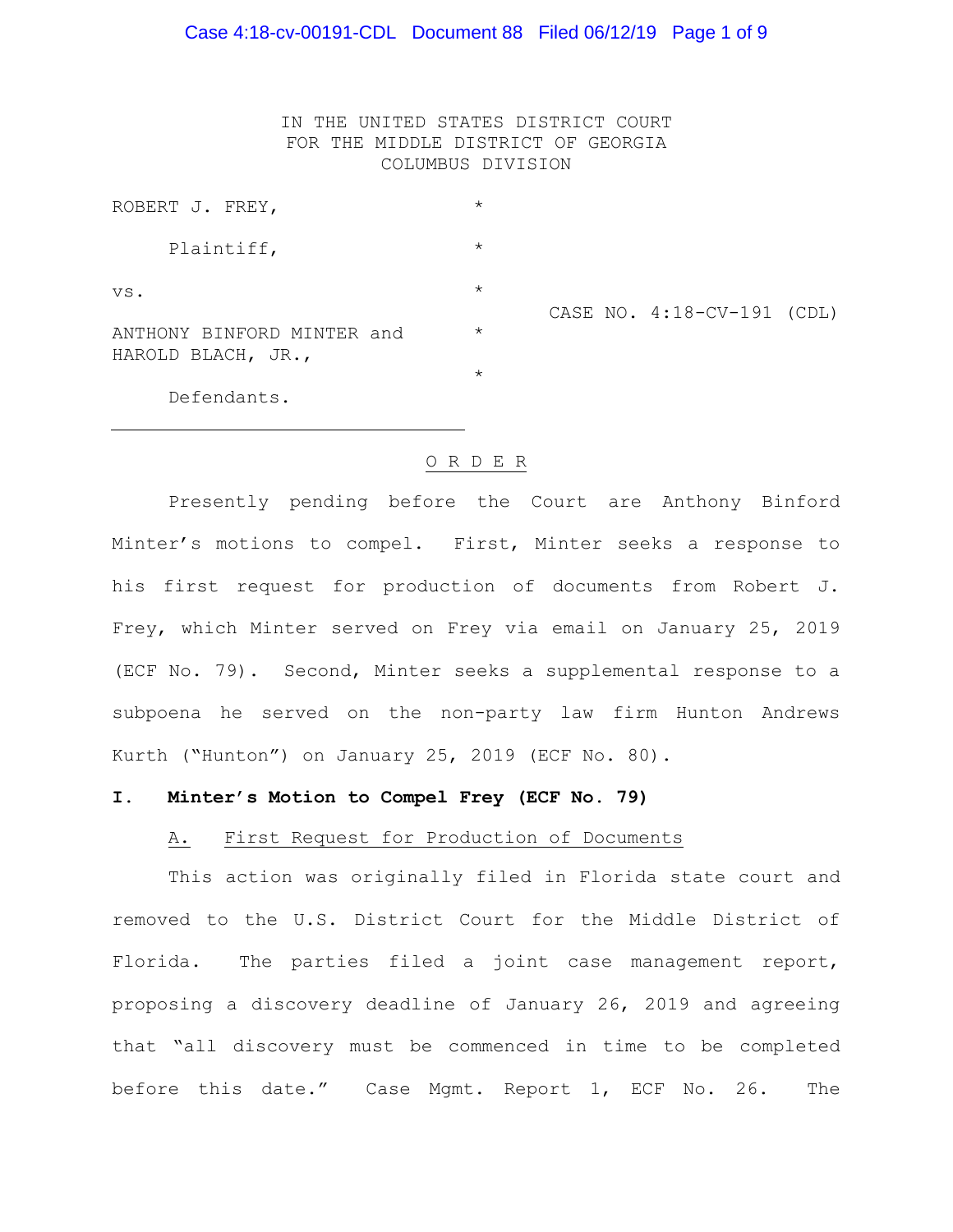## Case 4:18-cv-00191-CDL Document 88 Filed 06/12/19 Page 2 of 9

parties further agreed that each party would "timely serve discovery requests so that the rules allow for a response prior to the discovery deadline." *Id.* at 8. The Middle District of Florida entered a scheduling order directing the parties "to meet the agreed upon terms and time limits set forth in their Case Management Report" and stating that discovery would end on January 26, 2019. Case Mgmt. & Scheduling Order 1 ¶ 1, ECF No. 29. The Middle District of Florida later stayed discovery pending a ruling on several motions. After the action was transferred to this Court, the discovery stay remained in effect until the Court ruled on the pending motions on December 4, 2019. Then, the Court entered an order stating that the discovery deadline set in the original scheduling order would remain in effect. Text Order (Dec. 5, 2018), ECF No. 51. Neither side sought an extension of the discovery deadline.

Frey appealed several of the Court's rulings on January 3, 2019, though there was no final order and no right to an immediate appeal. The Court did not stay discovery, and the parties continued engaging in discovery. The Eleventh Circuit later dismissed Frey's appeal for lack of jurisdiction. Corrected Mandate (Mar. 1, 2019), ECF No. 67. At that point, the Court anticipated that the parties would need an extension of the discovery deadline. The Court thus found good cause for an amended scheduling order and instructed the parties to submit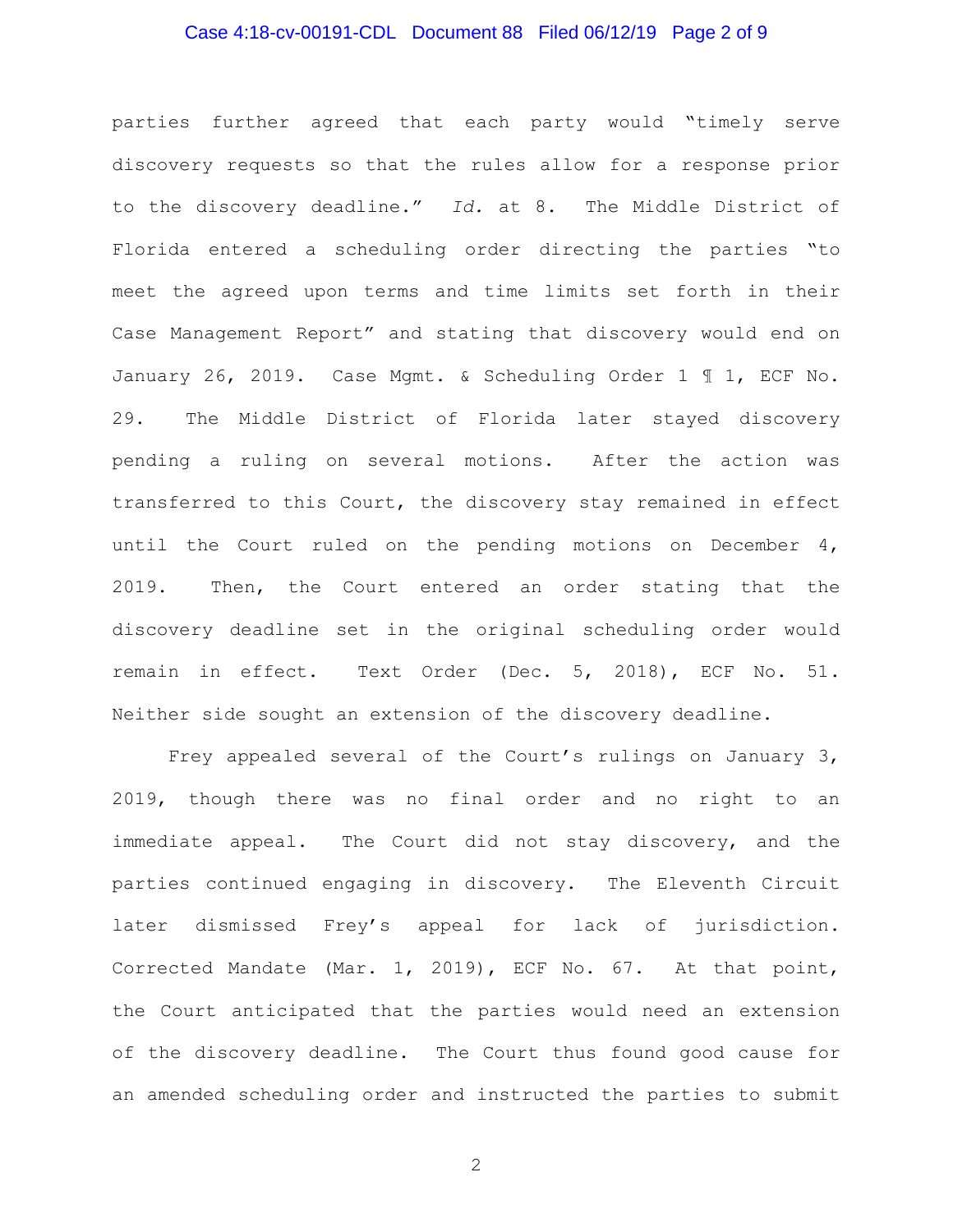## Case 4:18-cv-00191-CDL Document 88 Filed 06/12/19 Page 3 of 9

a joint proposed scheduling order that included an updated discovery deadline. Text Order (Mar. 6, 2019), ECF No. 69.

The parties agreed that no further discovery was needed, although they did agree to a deadline for motions to compel previously issued discovery requests. The Court initially entered an amended scheduling order that provided for no motions to compel, noting that any discovery motions should have been filed during discovery. Minter sought reconsideration, asserting that the parties had agreed that "no new discovery requests would be issued, but that they could seek Court action on requests that had already been issued." Def.'s Mot. for Recons. 4, ECF No. 72. Frey opposed the motion for reconsideration, anticipating that Minter may seek to compel responses to discovery requests that were made on the eve of the discovery deadline. Confusion existed because while neither side sought an extension of the discovery deadline because they did not intend to propound new discovery, Minter clearly intended to compel responses to previously propounded discovery even though he apparently overlooked the fact that the requests were not served in time to be responded to by the previously imposed discovery deadline.

The Court granted the motion for reconsideration in a text order and adopted the deadlines that the parties originally proposed. In doing so, the Court knew that any motion to compel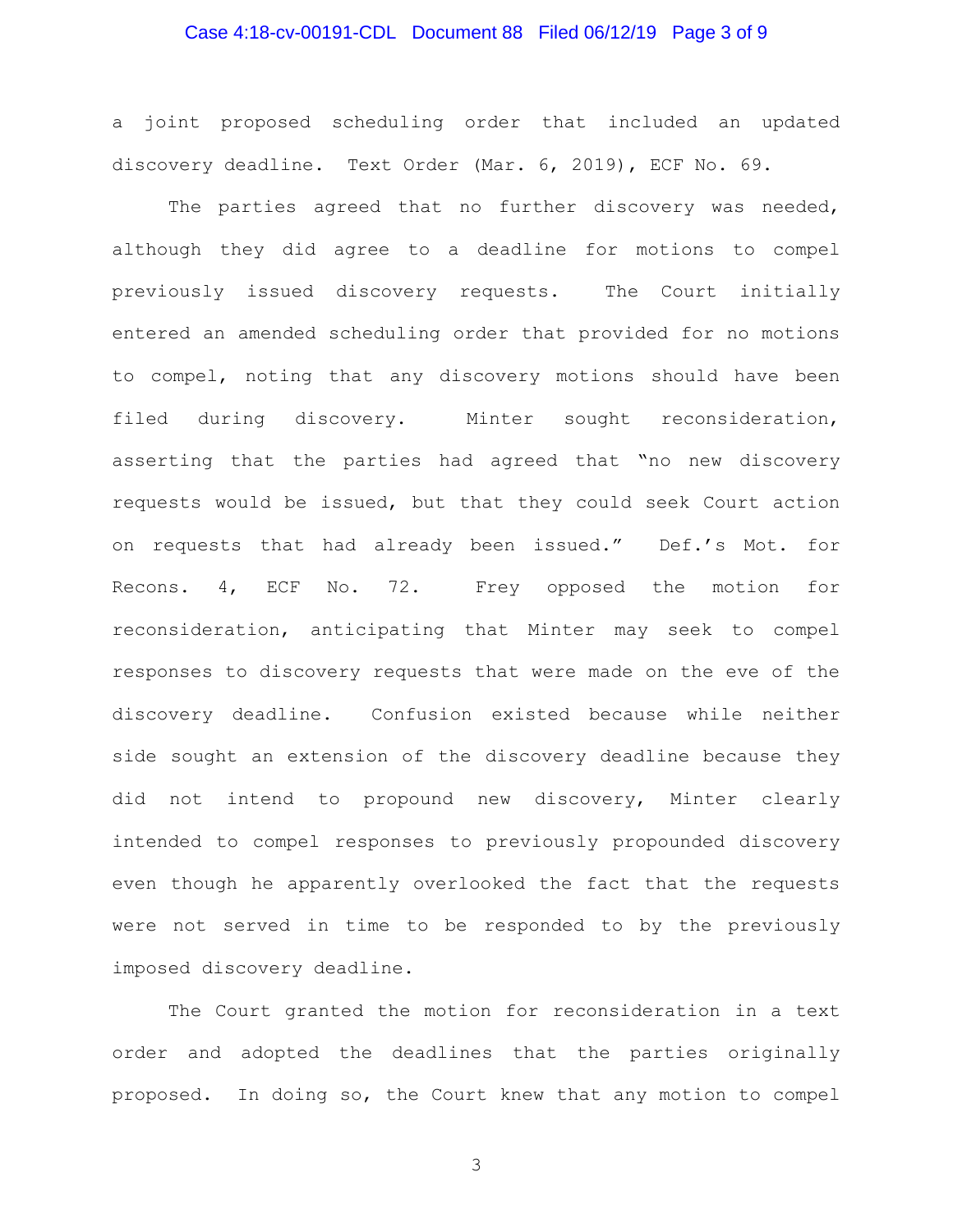## Case 4:18-cv-00191-CDL Document 88 Filed 06/12/19 Page 4 of 9

would likely relate to discovery requests that were served during discovery, even those that were technically untimely under the Case Management and Scheduling Order. And, had Minter simply requested an extension of the discovery deadline so that the responses would have been due before the expiration of the new deadline, the Court almost certainly would have granted it. Minter's failure to make that simple request has presented the dilemma he faces today. The Court permitted him additional time to file a motion to compel responses to discovery, yet that discovery arguably remains untimely given Minter's failure to ask for a simple extension of the discovery deadline. The question is whether he has now waived his right to seek discoverable evidence that he would have been entitled to had he simply asked. The Court finds that he has not.

Given that the Court had found good cause for an amendment of the scheduling order and had invited the parties to extend all of the deadlines, including the discovery deadline, the Court's ruling that permitted post-discovery motions to compel likewise included the right to compel responses to any discovery that had been propounded prior to the expiration of the discovery deadline, even if responses to that discovery could not have been made prior to the previous discovery deadline. To hold otherwise would make the Court's order extending the motion to compel deadline meaningless because there would be no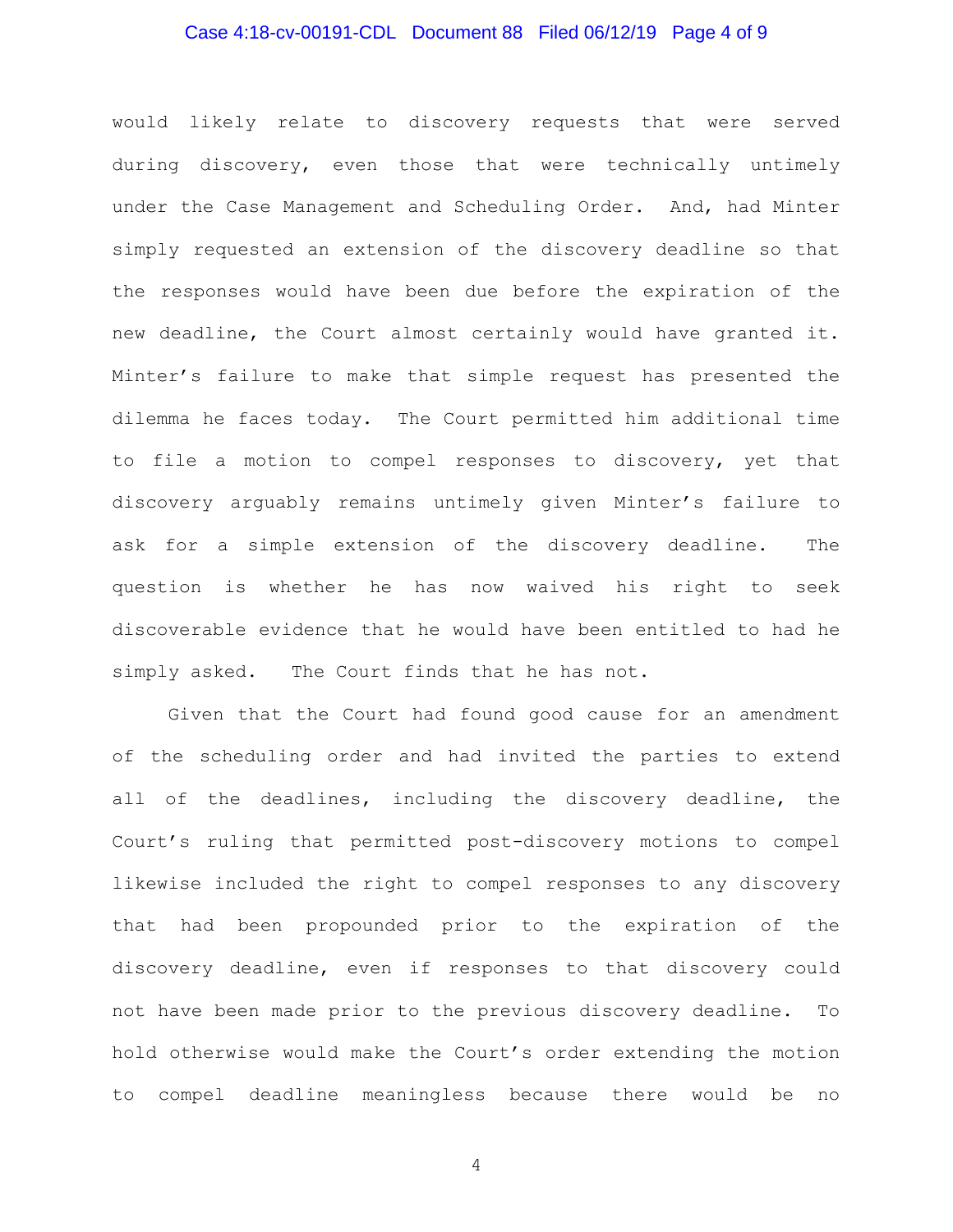### Case 4:18-cv-00191-CDL Document 88 Filed 06/12/19 Page 5 of 9

discovery requests that could be compelled. Accordingly, the Court finds that Minter's motion to compel shall not be denied based upon his failure to serve his discovery requests within the deadline established by the earlier case management order.<sup>1</sup>

Frey argues that even if the January 25, 2019 discovery requests are considered timely, he was not properly served with the requests because he did not consent in writing to service of discovery requests via email. A "paper," including a motion or a discovery request, may be served under Rule 5 by "sending it by other electronic means that the person consented to in writing--in  $\ldots$  which event[] service is complete upon  $\ldots$ . sending, but is not effective if the filer or sender learns that it did not reach the person to be served." Fed. R. Civ. P. 5(b)(2)(E).<sup>2</sup> In this case, Minter presented evidence that his former attorney, Josh Dell, asked Frey about his service preferences. Specifically, Dell stated in an email to Frey: "I presume email service to this [email] address is sufficient for the federal court filings. If you prefer service some other way,

÷.

 $1$  The Court notes that Minter objected to Frey's discovery requests because they were untimely. Given today's ruling, those objections lack merit. However, Frey has filed no motion to compel.

<sup>&</sup>lt;sup>2</sup> Before December 1, 2018, a paper was served by "sending it by electronic means if the person consented in writing." Fed. R. Civ. P.  $5(b)(2)(E)$  (Nov. 30, 2018). And, a party could use the court's transmission facilities to make service if the court's local rules permitted it. Fed. R. Civ. P. 5(b)(3) (Nov. 30, 2018). The current version of Rule 5 combines these two rules and dispenses with the requirement that there be a local rule to authorize service via a court's facilities.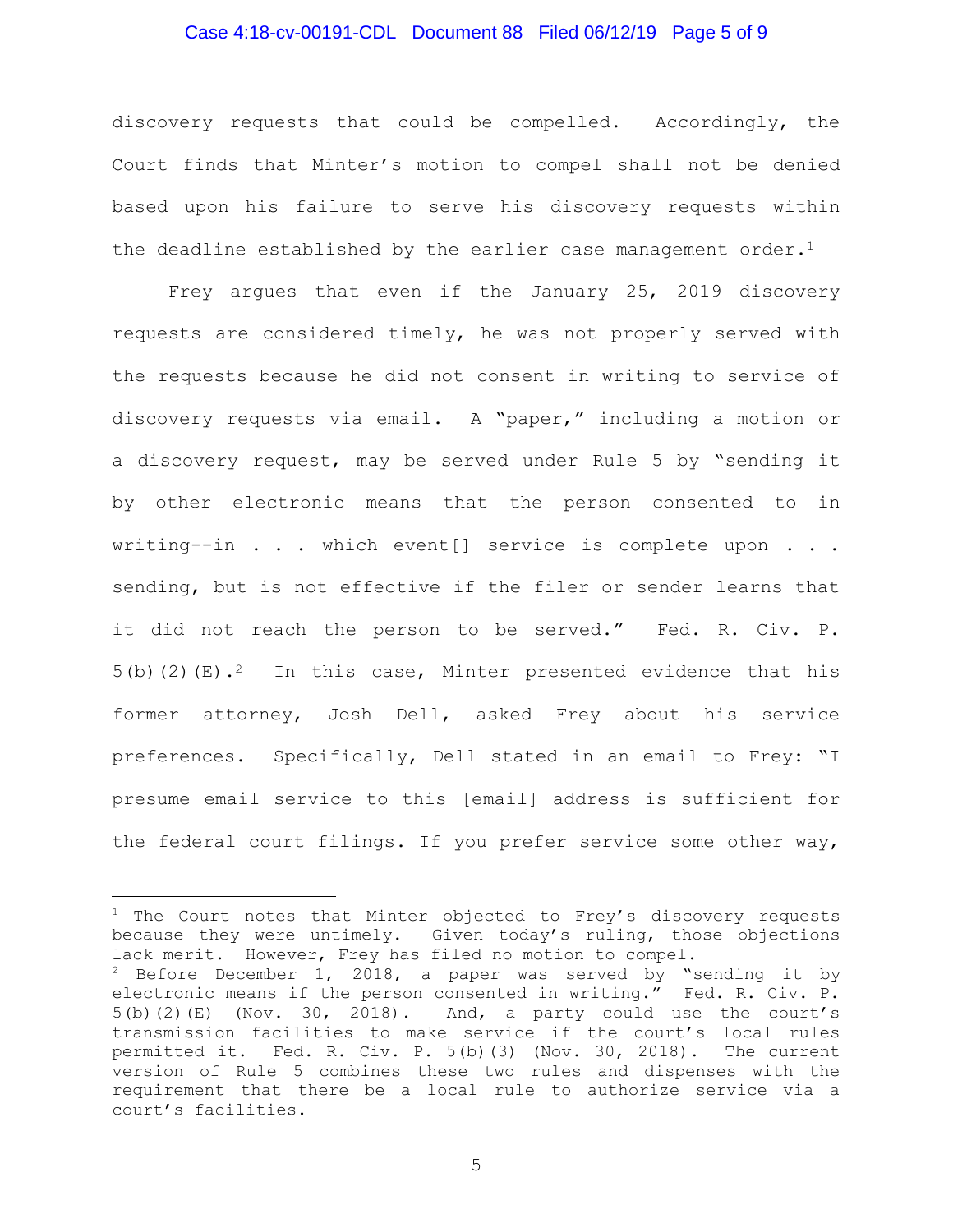### Case 4:18-cv-00191-CDL Document 88 Filed 06/12/19 Page 6 of 9

let me know." Def.'s Mot. to Compel Attach. 11, Email from J. Dell to B. Frey (Jul. 6, 2018 at 8:21 AM), ECF No. 79-11. Frey responded, "Yes, this email is good." *Id.* Attach. 11, Email from B. Frey to J. Dell (Jul. 6, 2018 at 3:51 PM), ECF No. 79- 11. Frey now contends that he meant that he consented to service by email of only documents that were filed with the court using the court's electronic filing system, but not of any other paper.<sup>3</sup> That intention is not clear from the face of Frey's email. Therefore, Minter was justified in believing that Frey had consented to service of discovery requests by email. Even if Frey had not so consented, any deficiency in Minter's service was harmless because it is clear that Frey received the document requests. The Court declines to deny the motion to compel on this ground.

Frey's opposition to the motion to compel is based solely on his contention that the requests were untimely and were not properly served. For the reasons set forth above, the Court rejects those arguments and grants Minter's motion to compel against Frey (ECF No. 79). Within twenty-one days of the date of this Order, Frey shall serve his responses to Minter's first request for production of documents. To the extent that Frey claims that any responsive documents should be withheld based on

÷.

<sup>&</sup>lt;sup>3</sup> By virtue of registering for the Middle District of Florida's electronic filing system, Frey consented to electronic service of all documents that were filed on that system. M.D. Fla. Admin. Procedures for Elec. Filing § II.B.2.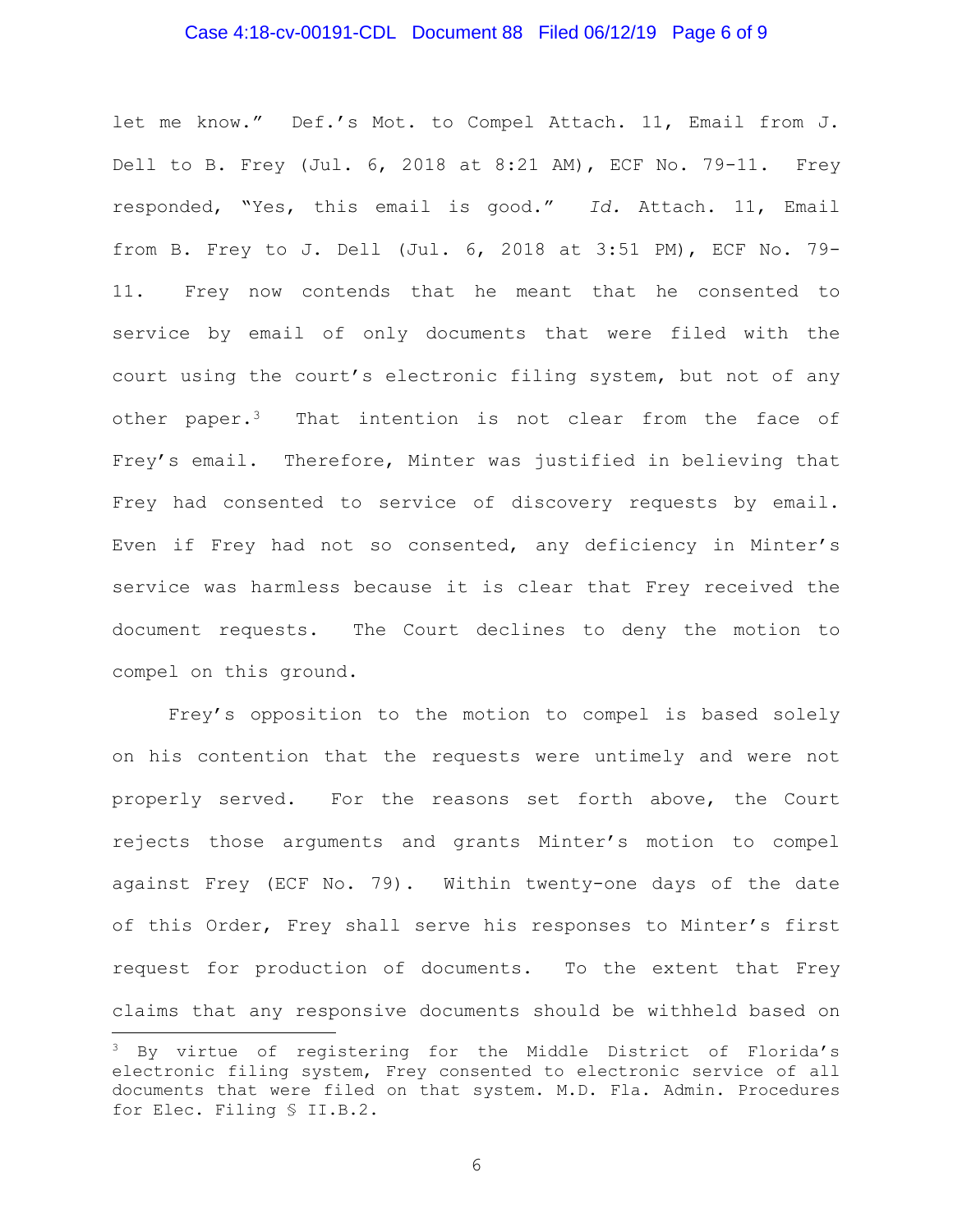## Case 4:18-cv-00191-CDL Document 88 Filed 06/12/19 Page 7 of 9

attorney-client or other privilege, he should produce the documents to the Court for an *in camera* review, along with a privilege log and an affidavit asserting the basis for withholding each document. At this point, the Court declines to award Minter, who is proceeding pro se, payment of expenses incurred in filing his motion to compel. Some of his wounds are self-inflicted from his failure to obtain an extension of the discovery deadline.

### B. Initial Disclosures

The Federal Rules of Civil Procedure require a party to provide "a computation of each category of damages claimed by the disclosing party--who must also make available for inspection and copying as under Rule 34 the documents or other evidentiary material, unless privileged or protected from disclosure, on which each computation is based, including materials bearing on the nature and extent of injuries suffered." Fed. R. Civ. P. 26(a)(1)(A)(iii). According to Minter, Frey did not supplement his initial disclosures to provide a computation of damages. Under Rule 37(c)(1), if a party fails to provide information as required by Rule 26(a), the "party is not allowed to use that information . . . to supply evidence on a motion, at a hearing, or at a trial, unless the failure was substantially justified or is harmless." Frey did not respond to this portion of Minter's motion to compel.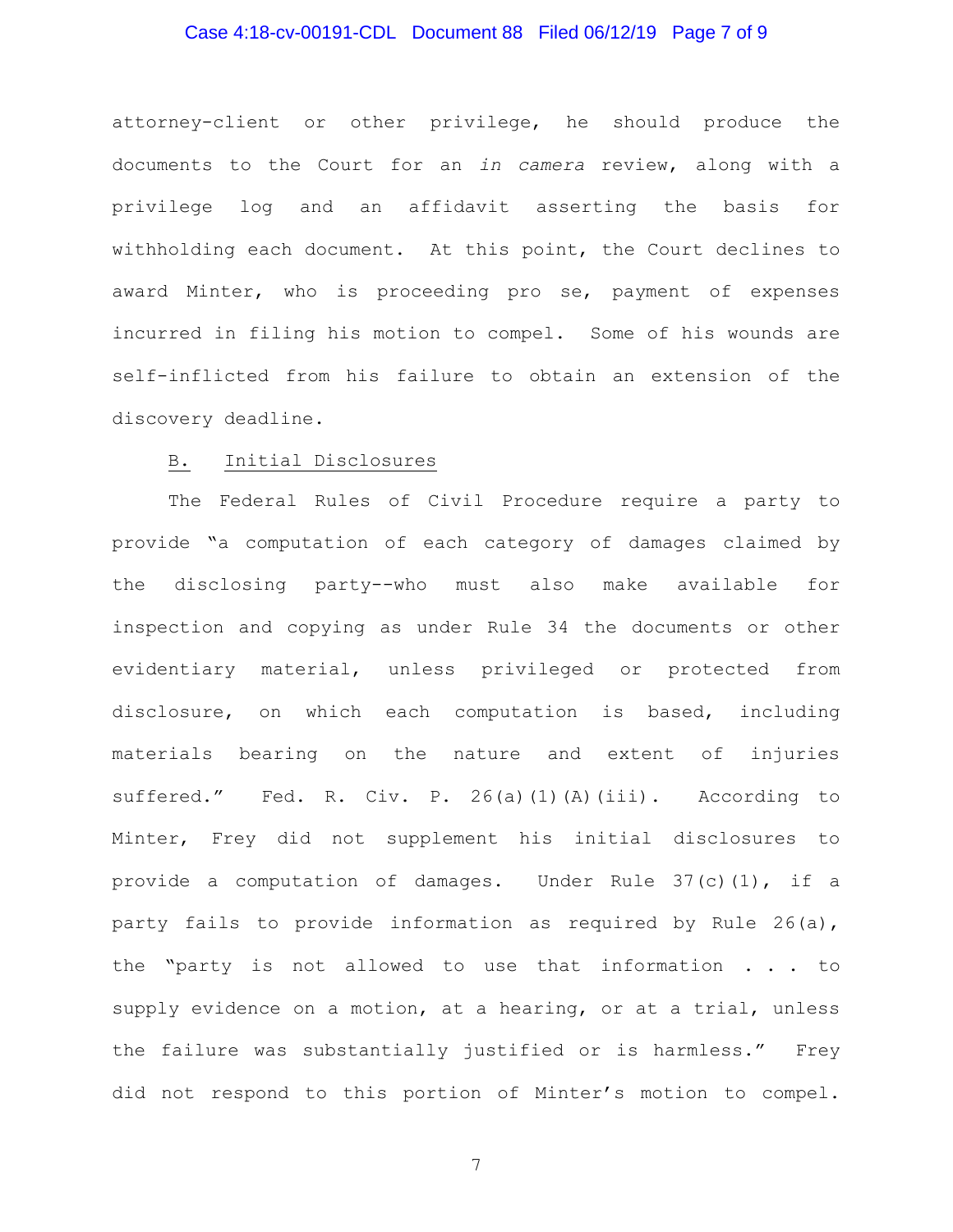## Case 4:18-cv-00191-CDL Document 88 Filed 06/12/19 Page 8 of 9

Within twenty-one days of the date of this Order, Frey shall show cause why he should not be sanctioned in accordance with Rule 37(c)(1) with regard to his computation of damages disclosures.

### **II. Minter's Motion to Compel Hunton (ECF No. 80)**

Minter also filed a motion to compel against non-party law firm Hunton, contending that the firm failed to respond adequately to his subpoena. The documents that are the subject of Minter's subpoena to Hunton are the same documents that are the subject of Minter's document request number 1 to Frey: all written communication between Frey and Kurt A. Powell from July 31, 2012 to the present. Even though the Court has ordered Frey to produce these same documents, Minter has the right to assure himself that Frey's production is complete. The only way that can be accomplished is with this request upon Hunton. The Court is sensitive about imposing unnecessary costs upon a non-party. That concern can be addressed, however, by requiring Minter to pay for Hunton's expenses associated with responding to the request. Accordingly, Hunton shall provide Minter with an estimated cost for responding to the requests, and upon payment of those costs, Hunton shall produce the documents within twenty-one days. For any documents to which Hunton claims privilege, it shall produce the documents *in camera* to the Court